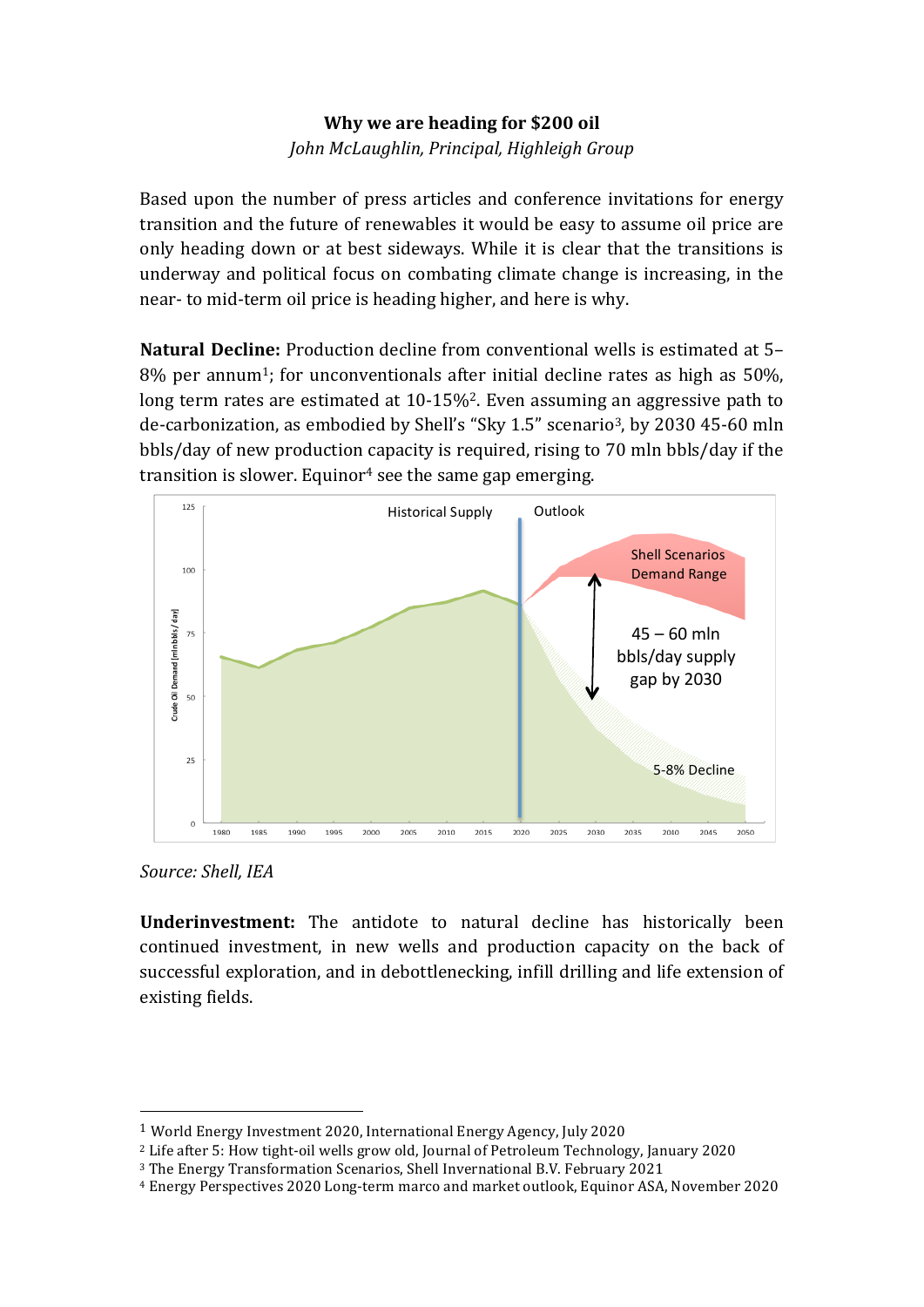According to the IEA, global upstream investment was on average \$700 bln per annum in the  $1^{st}$  half of the decade, which sustained supply growth of about  $1\%$ per year in excess of natural decline. However, since the oil price drop in 2015, upstream investment has declined, resulting in a cumulative underinvestment of



Planned 2020 investments in upstream oil and gas have been slashed under pressure from the collapse in oil prices and demand

## \$1.4 trillion. Even adjusting for the cost efficiency gains achieved in the  $2<sup>nd</sup>$  half of the decade cumulative underinvestment to 2020 is more than \$300 bln.

Rystad Energy<sup>5</sup> analysis suggests the underinvestment results in oil production being  $~6$  mln bbls/ day lower in 2025 than previously forecast. Simply put, today's supply is about a year behind demand and the gap is growing.

Equinor, amongst others, highlight the decline in popularity of investment in fossil fuels, suggesting global spare production capacity would be consumed in 2-3 years. Rystad paint the same picture This leaves the petroleum supply chain open to supply shocks and oil price spikes.



 $5$  Upstream Overview, Rystad Energy, March 2020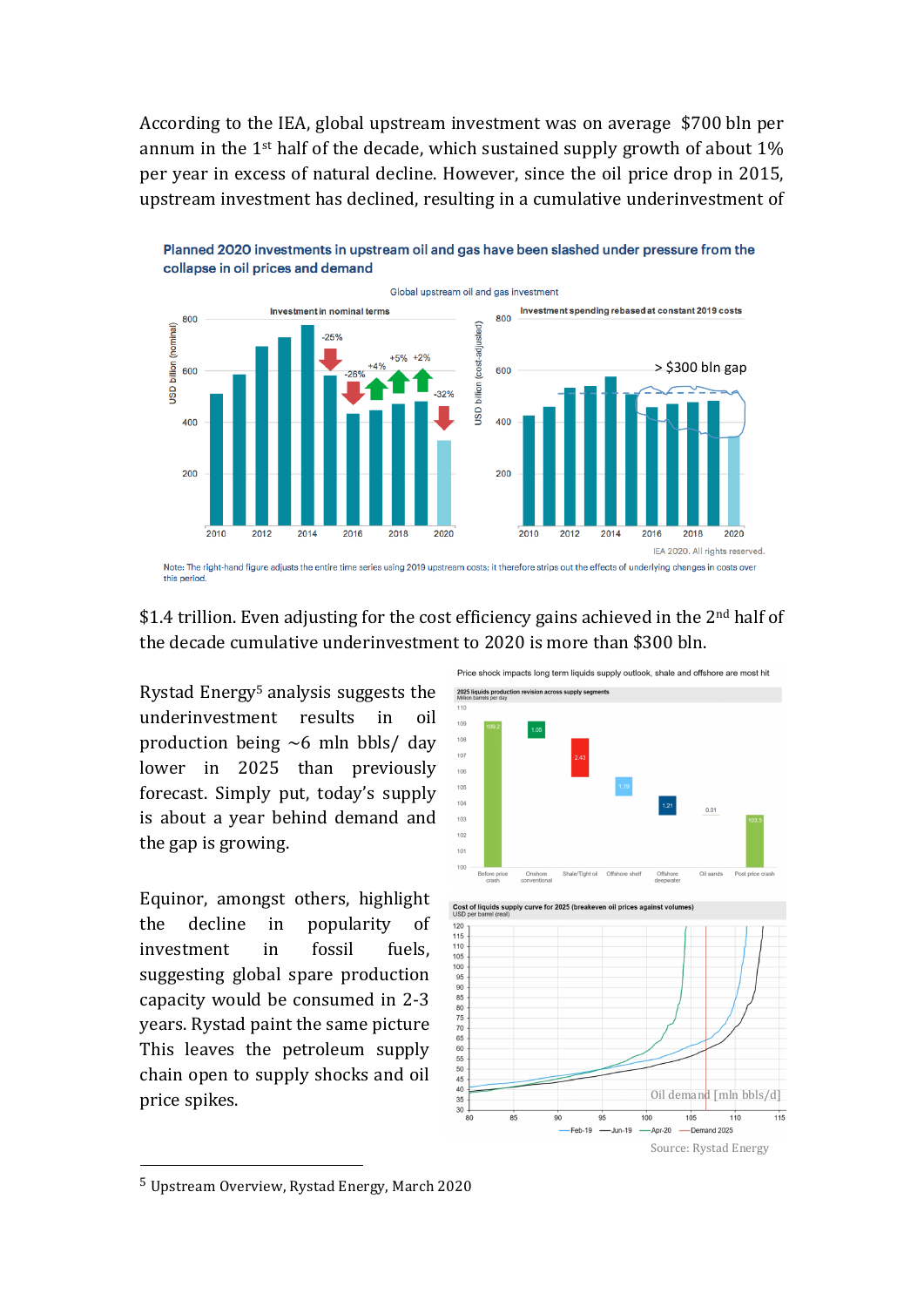**Prompt versus longer-term:** The current spending cuts are hitting exploration as well as development drilling. Current exploration investment is  $\frac{1}{2}$  to  $\frac{1}{3}$  that earlier in the decade.





Lower costs account for some but not all that reduction, and the reduction in rig count points to significantly lower activity. With typical lead times from exploration spend to new production of 4-7 years, expect to see raising concerns about reserves replacement and lack of development "pipeline" in the not too distant future.

**No quick bounce back:** Service companies and contractors have all had to cut deep, even following the cost reduction and efficiency gains made in 2015-2018. For example Schlumberger laid off  $21,000$  staff in 2020,  $\frac{1}{5}$  of its total workforce, some of whom will leave the industry for good or be redeployed on carboncapture / new energy / renewables projects. The Economists reckons  $\frac{2}{3}$  of N. American service firms, owing more then \$32 bln in speculative-grade debt, are at risk of bankruptcy rather than acquisition<sup>6</sup>. Even as oil prices rise and oil companies begin to consider increased investment, recruiting the staff to perform the work will take time, leading to project delay or increased cost or both. The industry has been here before - from 2000 to 2008 upstream capital cost index increased over 100%, according to IHS<sup>7</sup>.

**It's already started:** In the 1<sup>st</sup> quarter of 2020, as Covid-19 decimated demand, the forward market was in steep contango, where future prices are significantly higher than prompt prices. Traders made money by selling crude for future

 

<sup>6</sup> Are oil-services companies doomed? The Economists, 30January 2021

<sup>&</sup>lt;sup>7</sup> Upstream Capital Cost Index, IHS Markit, 2021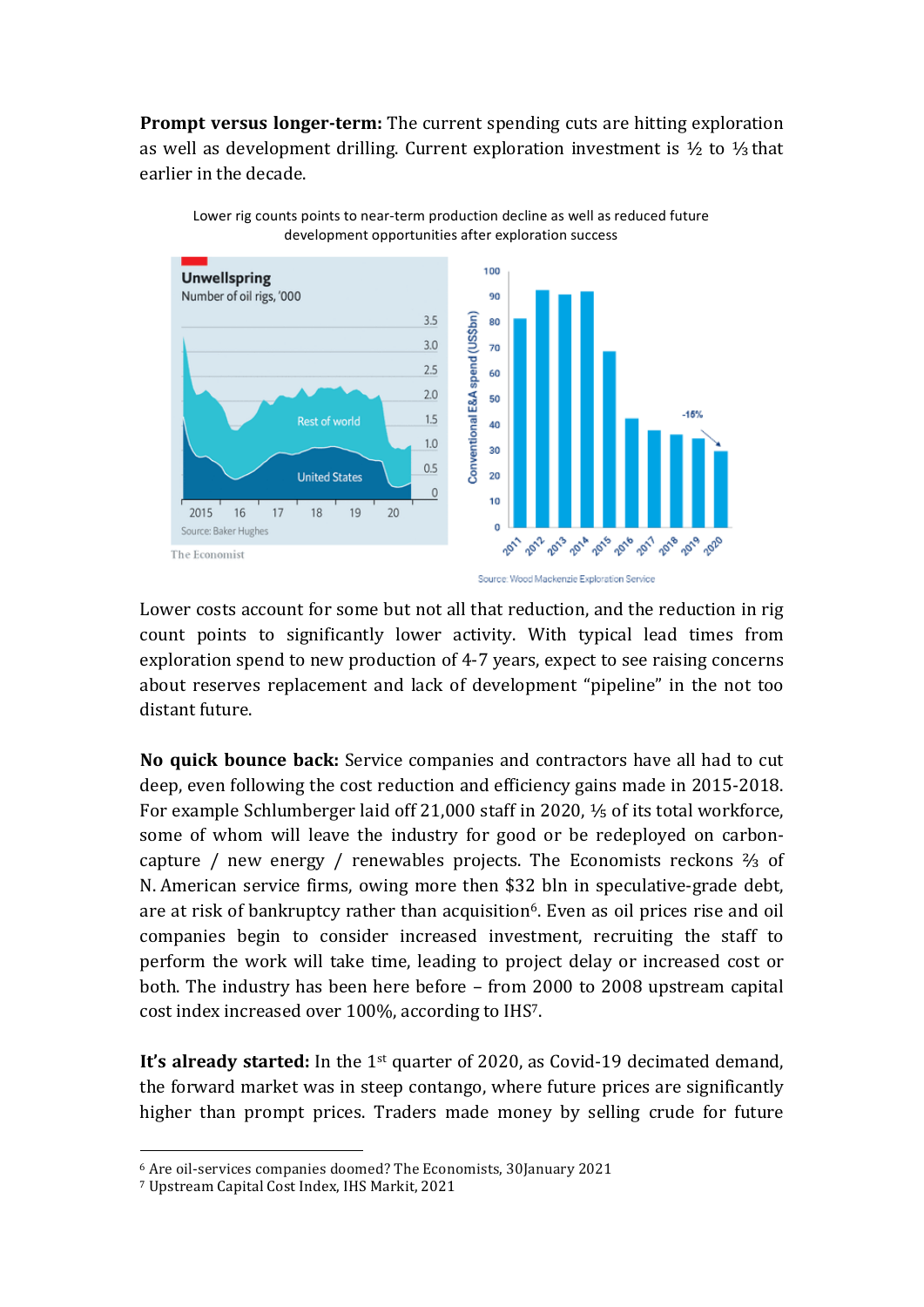delivery and crude stocks balloned, with over 200 mln bbls in floating storage<sup>8</sup>. Currently, as shown for the 6-month spead in Brent futures, the market is in backwardation, where futures prices are lower than prompt price, indicating declining stocks and an increasing premium for prompt supply.



**Why \$200?** From 1999 to 2008 oil climbed from below \$10/bbl to almost \$150/bbl, settling to above \$100/bbl to 2014, highlighting the disconnect between crude market price and the short run marginal cost. In the late '90s and early 2000's, the idea that crude would trade routinely above \$100/bbl was beyond comprehension, but was commonplace by 2010. Crude demand, at least in the short run, is famously insensitive to price and there is no good reason why crude price would not exceed \$200/bbl in this decade. That is not to sav that such prices levels are sustainable or desirable, just that the past has taught us that they are not impossible or implausible.

**What next?** The stage is set for oil supply shocks as the consequences of sustained underinvestment allows natural production decline to dominate. Buffer production capacity is dwindling and the service sector is shrinking. As economies return to growth after the havoc wrought by Covid-19 stocks have declined. If past experience is any guide, expect oil prices over the next 5 years to be significantly higher and probably more volatile than those over the previous 5 years. There is no good reason why oil prices will not be above \$200/bbl in the mid-term.

However, past events have also shown that such price excursions encourage innovation and could further spur the pace of transformation of the energy system to decarbonize energy supply.

*17 February 2021*

 

<sup>&</sup>lt;sup>8</sup> Tighter oil market encourages destocking, contract rollover, Reusters.com, 12 February 2021